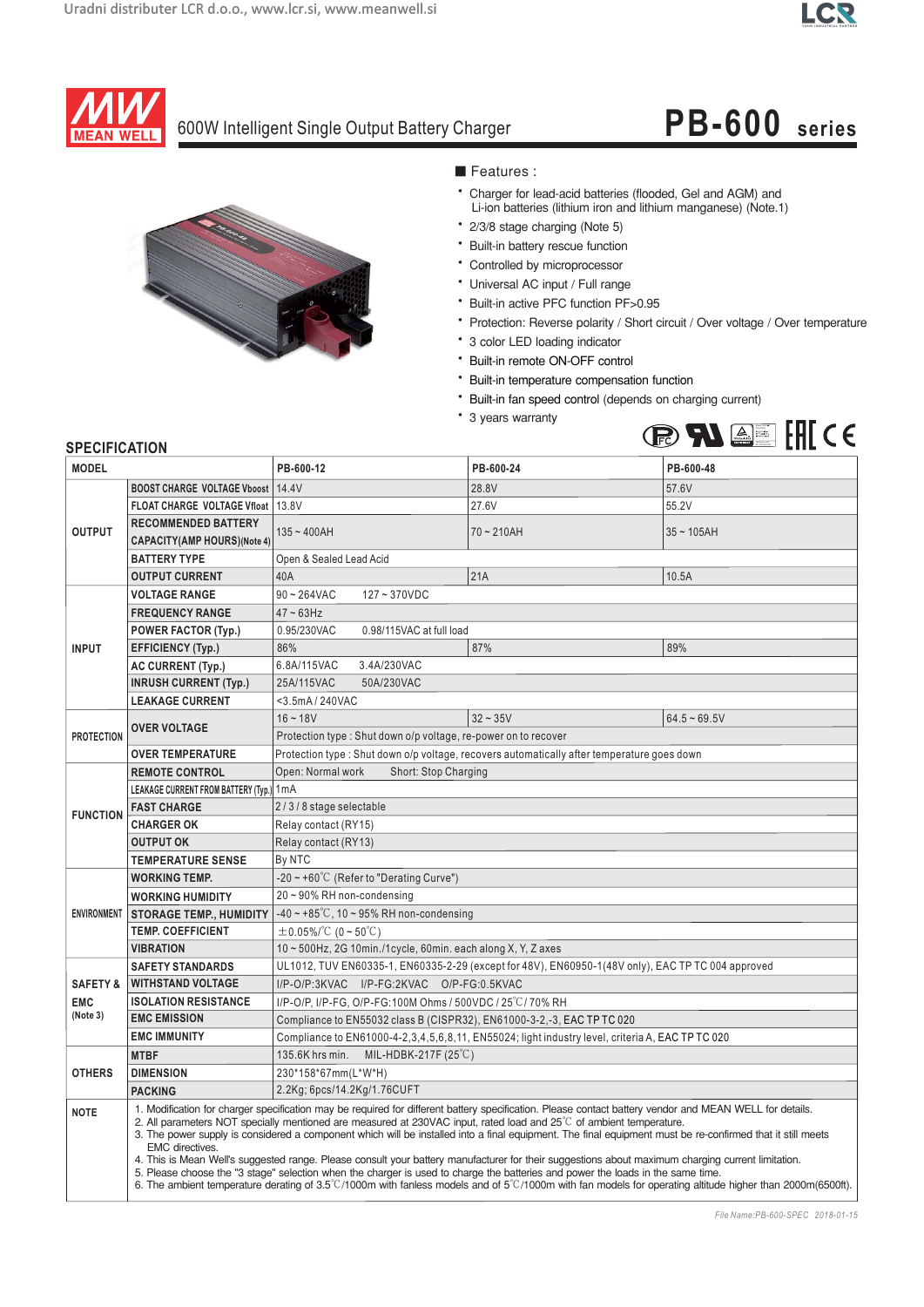

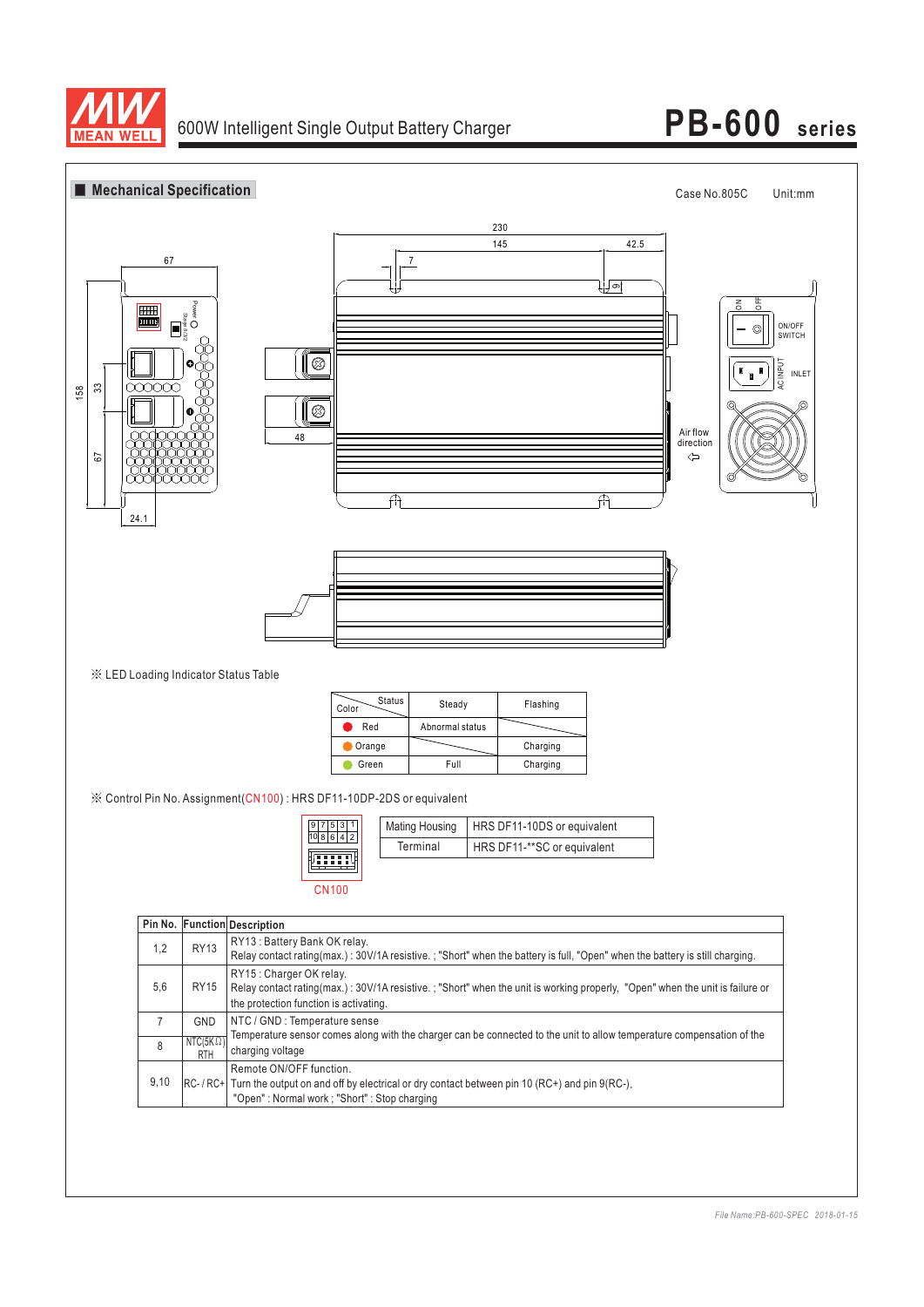

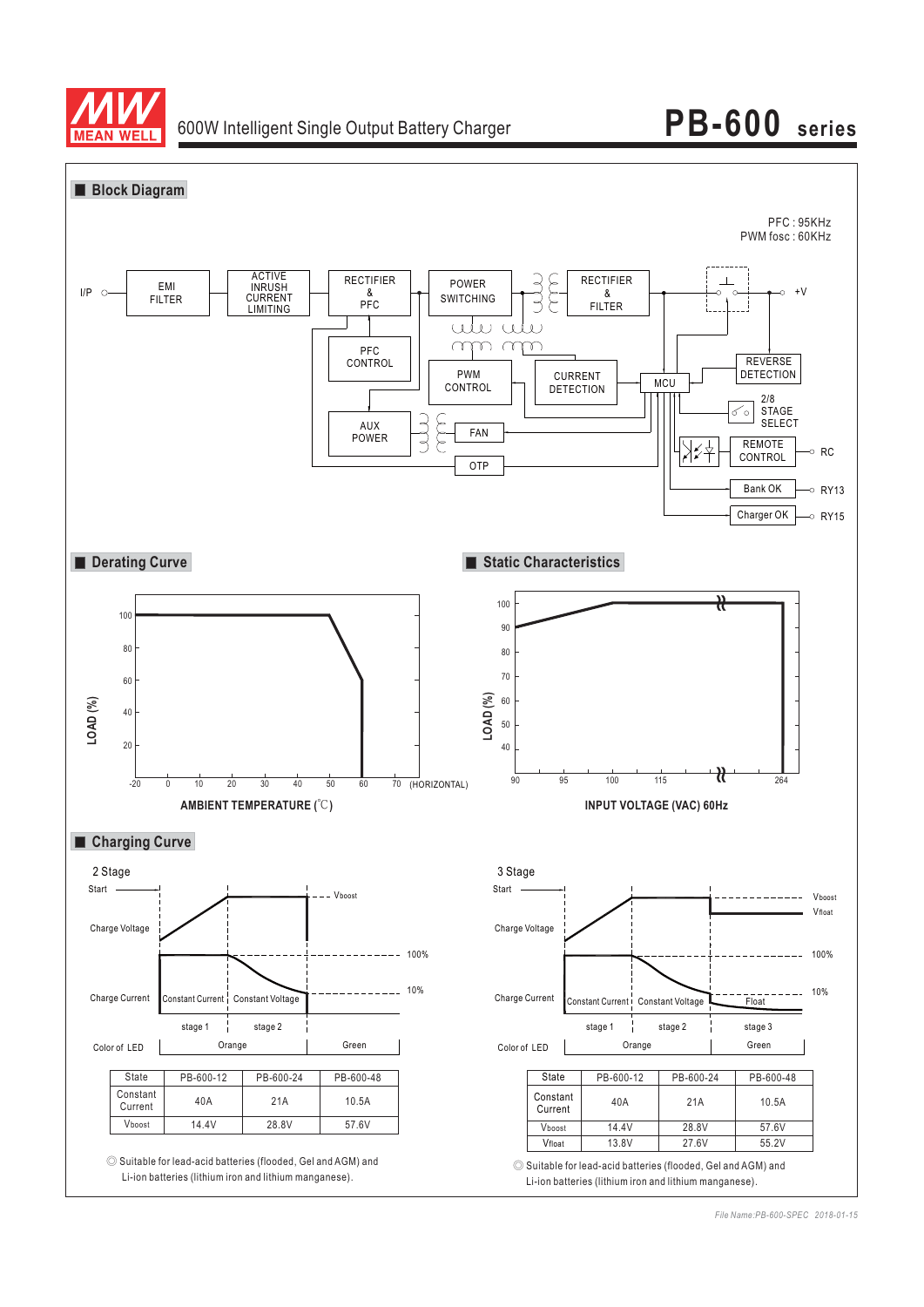

# 600W Intelligent Single Output Battery Charger **PB-600 series**



◎ Suitable for lead-acid batteries (flooded, Gel and AGM).

◎ "stage 1"(Pulse) and "stage 2"(Soft Start) provide battery rescue function.

(1)The charger features user selectable 2,3, or 8 stage charging. **2,3, or 8 stage charging select** The charging profile is selected by moving the slide switch on the back panel.

| Switch | Charging mode    |
|--------|------------------|
| Right  | 2 stage charging |
| Middle | 3 stage charging |
| Left   | 8 stage charging |

(2)Please choose the "3 stage" selection when the charger is used to charge the batteries and power the loads in the same time.

### ◇ Power  $\bigcirc$  $\sqrt{2}$ XXX  $\frac{3}{5}$   $\frac{3}{5}$   $\frac{3}{5}$ 9 – - + Battery

9 | RC- | RC+ | 10 CN100 RY13 RY13 1 2 NC RY15 RY15 GND RC-NC RTH

## **Function Manual**<br>1.Remote Control

The charger can be turned ON/OFF by using the "Remote Control" function.

| Between RC+(pin10) and RC-(pin9) | Charging |
|----------------------------------|----------|
| SW Open                          | ON       |
| SW Short                         | OFF      |